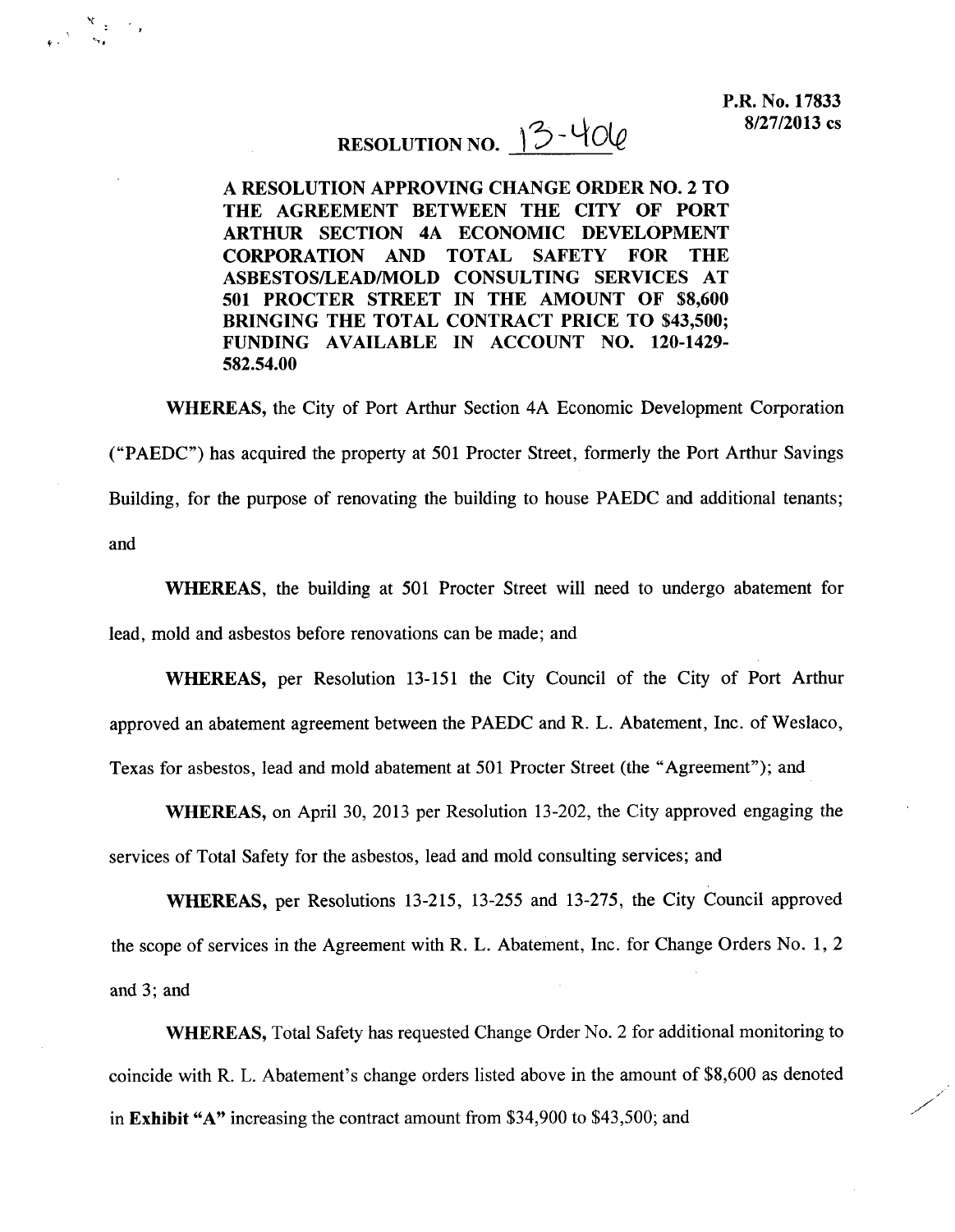**WHEREAS,** the PAEDC Board of Directors approved Change Order No.2 with Total Safety at its Regular Board Meeting on August 8, 2013.

**NOW, THEREFORE, BE IT RESOLVED BY THE CITY COUNCIL OF THE CITY OF PORT ARTHUR:**

**Section 1.** That the facts and opinions in the preamble are true and correct.

**Section 2.** That the City Council approved Change Order No. 2 requested by Total Safety for additional monitoring to coincide with R. L. Abatement's change orders in the amount of \$8,600, increasing the contract amount from \$34,900 to \$43,500.

**Section 3.** That a copy of the caption of this Resolution be spread upon the Minutes of

1- **I,**

the City Council. **READ, ADOPTED AND APPROVED** on this day of <u>Septempt</u> A.D., 2013

at a Meeting of the City Council of the City of Port Arthur, Texas, by the following vote:

AYES: iamson, Mayor Councilmembers Jewis and Thoma

 $NOES:~$   $\parallel$   $QM$ 

Deloris "Bobbie" Prince, Mavor

ATTEST:

 $D$ uphaepop **Sherri Bellard, City Secretary**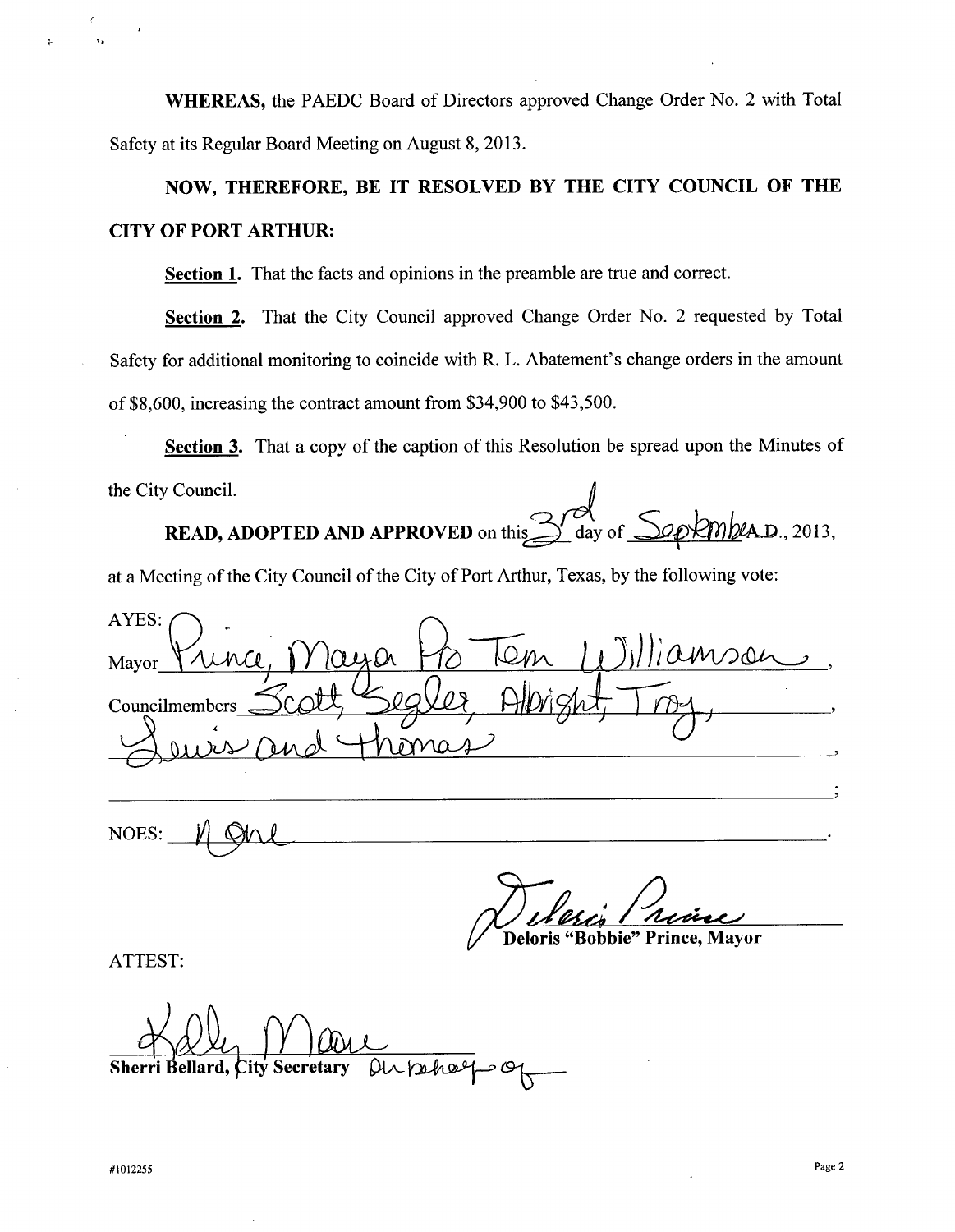APPROVED: rel  $\boldsymbol{+}$ ,  $\mathbf{A}$ 

Floyd Batiste, PAEDC CEO

 $\epsilon$ 

 $\ddot{z}$ 

 $\overline{\mathbf{a}}$ 

 $\cdot$ 

APPROVED AS TO FORM:

**Guy N. Goodson, PAEDC Attorney**

APPROVED AS TO FORM Valecia R. Tizeno, City Attorney

APPROVED AS TO AVAILABILITY OF FUNDS:

Deborah Echols, Finance Director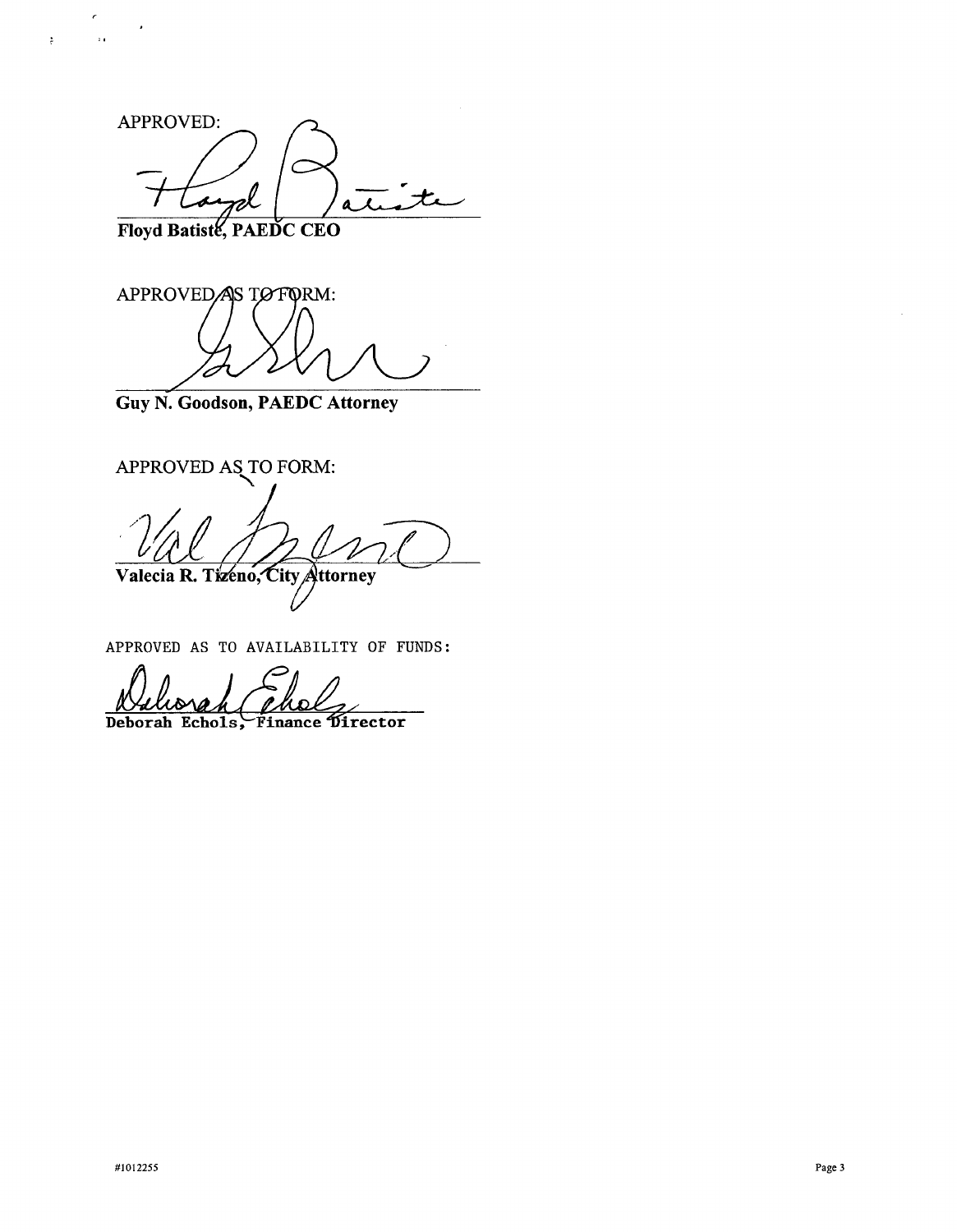# Exhibit "A"

 $\mathcal{O}_{\mathcal{A}}$  and  $\mathcal{O}_{\mathcal{A}}$ 

 $\label{eq:2.1} \frac{1}{\sqrt{2}}\int_{0}^{\pi}\frac{1}{\sqrt{2}}\left(\frac{1}{\sqrt{2}}\right)^{2}d\mu_{\rm{eff}}\,.$ 

 $\sim 10^{11}$ 

 $\label{eq:2.1} \frac{1}{2} \int_{\mathbb{R}^3} \frac{1}{\sqrt{2}} \, \frac{1}{\sqrt{2}} \, \frac{1}{\sqrt{2}} \, \frac{1}{\sqrt{2}} \, \frac{1}{\sqrt{2}} \, \frac{1}{\sqrt{2}} \, \frac{1}{\sqrt{2}} \, \frac{1}{\sqrt{2}} \, \frac{1}{\sqrt{2}} \, \frac{1}{\sqrt{2}} \, \frac{1}{\sqrt{2}} \, \frac{1}{\sqrt{2}} \, \frac{1}{\sqrt{2}} \, \frac{1}{\sqrt{2}} \, \frac{1}{\sqrt{2}} \, \frac{1}{\sqrt{2}} \,$ 

 $\label{eq:2.1} \frac{1}{\sqrt{2\pi}}\sum_{i=1}^n\frac{1}{\sqrt{2\pi}}\sum_{i=1}^n\frac{1}{\sqrt{2\pi}}\sum_{i=1}^n\frac{1}{\sqrt{2\pi}}\sum_{i=1}^n\frac{1}{\sqrt{2\pi}}\sum_{i=1}^n\frac{1}{\sqrt{2\pi}}\sum_{i=1}^n\frac{1}{\sqrt{2\pi}}\sum_{i=1}^n\frac{1}{\sqrt{2\pi}}\sum_{i=1}^n\frac{1}{\sqrt{2\pi}}\sum_{i=1}^n\frac{1}{\sqrt{2\pi}}\sum_{i=1}^n\$ 

 $\frac{1}{2} \left( \frac{1}{2} \right)$ 

 $\bar{A}$ 

 $\label{eq:2.1} \frac{1}{\sqrt{2}}\left(\frac{1}{\sqrt{2}}\right)^{2} \left(\frac{1}{\sqrt{2}}\right)^{2} \left(\frac{1}{\sqrt{2}}\right)^{2} \left(\frac{1}{\sqrt{2}}\right)^{2} \left(\frac{1}{\sqrt{2}}\right)^{2} \left(\frac{1}{\sqrt{2}}\right)^{2} \left(\frac{1}{\sqrt{2}}\right)^{2} \left(\frac{1}{\sqrt{2}}\right)^{2} \left(\frac{1}{\sqrt{2}}\right)^{2} \left(\frac{1}{\sqrt{2}}\right)^{2} \left(\frac{1}{\sqrt{2}}\right)^{2} \left(\$ 

 $\mathcal{L}^{\text{max}}_{\text{max}}$ 

ď '~ ..

 $\mathcal{L}^{(1)}$ 

 $\sim 10$ 

 $\sim$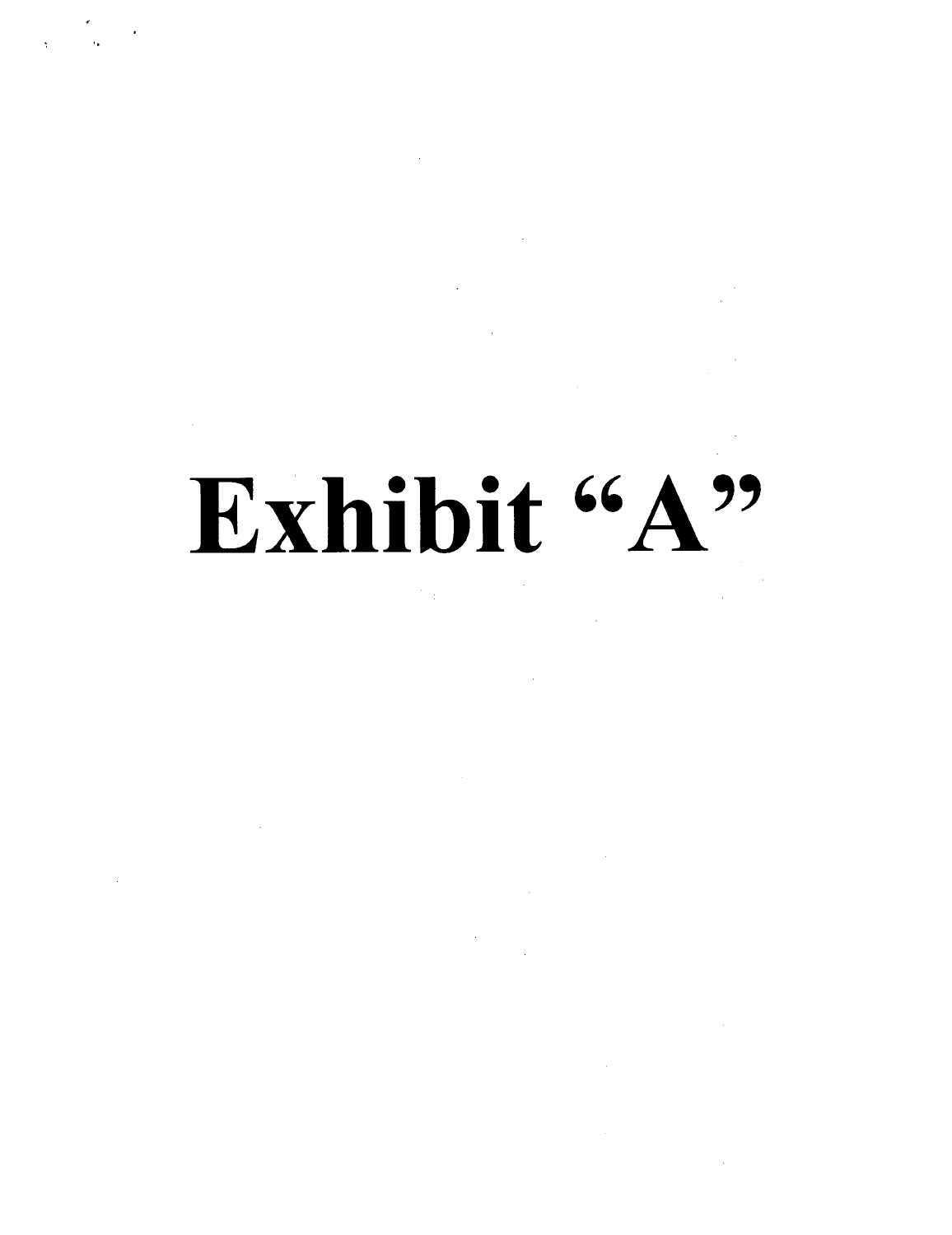

August 26, 2013

*Port Arthur Economic Development Corporotion 4173 3g<sup>h</sup> Street Port Arthur, Texas 77642 ATTN: Mr. Floyd Batiste (409) 963-0579 fbatiste@paedc.orq*

### Subject: Proposal for Services:Asbestos/Lead/Mold Consulting Services - Additional Monitoring Project Site: Port Arthur Savings Building, 501 Procter Street Proposal No.: 855gB

#### INTRODUCTION

Total Safety U.S., Inc., d/b/a EHS Services, (EHS Services) is pleased to present this proposal to the Port Arthur Economic Development Corporation for the environmentalconsulting services for the asbestos/lead/mold abatement project at the Former Port Arthur Savings Building located at 501 Procter Street inPort Arthur, Texas. This proposal has been revised per your request.

#### Scope of Work

Based on our review and understanding of the project, the following tasks are included in the Scope of Work:

- Attend necessary construction meetings and conferences
- Provide on-site air monitoring during the abatement work
- Interface with regulatory agencies as required for the abatement work
- Provide a final closeout report at the project completion

A description of the proposed tasks is provided in the following paragraphs.

#### Abatement Monitoring

Proper abatement monitoring is essential to reducing the owner's liability on abatement projects. EHS Services proposes to monitor the abatement project on a full-time basis utilizing fully accredited and licensed asbestos field personnel. Tasks to be performed as part of the day-to-day abatement monitoring activities include:

- Provide oversight for compliance with project specifications, state and federal regulations and be available for on-site resolution of problems or emergency situations
- Collection of air samples during the abatement activities and analyze all samples
- Providing final clearance air sampling inside each work area

*~ Total Safety, U.S., Inc., d/b/a EHSServices*

~ I*<sup>4100</sup> North Sam Houston Parkway West, Suite 290, Houston, TX 77086-1467*

*\. '\_~ 2300 Highway* 365, *Suite 370, Nederland, TX 77627*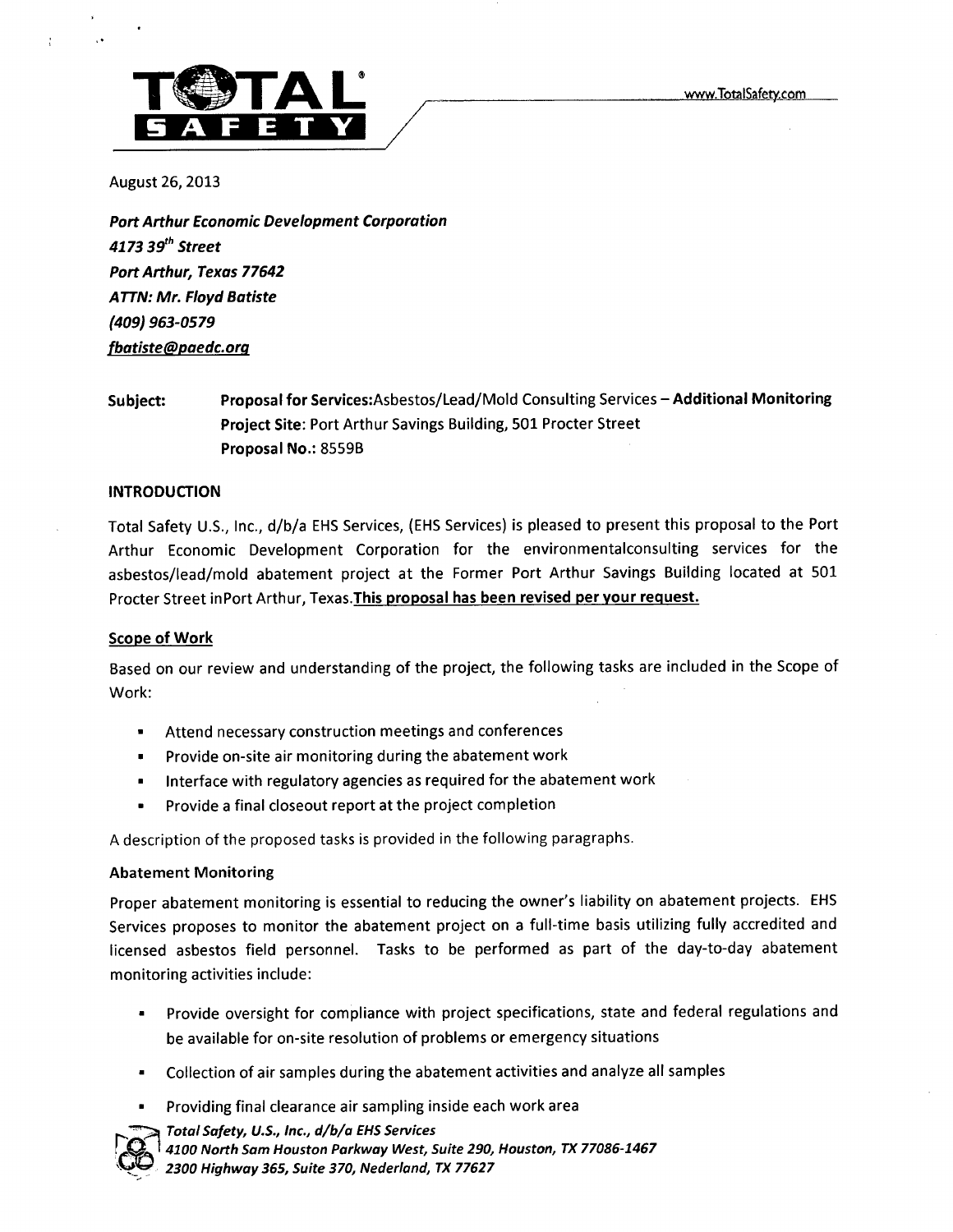- Provide daily documentation of abatement activities
- Assist in dispute resolution
- Provide overall project oversight and be the owner's on-site representative at all times

#### Final Report

, .

Upon completion of the entire abatement project, a final report will be prepared which will provide all supporting documentation, including results of daily air sampling inside and outside the containment, daily field reports, final clearance procedures and all relevant supporting documentation.

#### FEE ESTIMATE

We propose to perform the above-mentioned services for a lump sum fee of \$8,600.00.

#### **Qualifications**

#### *Client Responsibilities*

Client to provide access to the work area and will notify proper authorities of our presence.

#### *Insurance Coverage*

EHS Services carries a full range of insurance including Worker's Compensation, Professional Liability (\$1,000,000), Auto Liability (\$1,000,000) and a General Liability Umbrella (\$5,000,000).

If this proposal is deemed satisfactory, please sign below and return a copy (via facsimile) to me at (409) 729-5075. An email to Daniel R. Ward (dward@totalsafety.com) referencing the proposal is also acceptable. Should you have any questions, please contact me at 409-727-8227.

We look forward to the opportunity to work with you on this project. Sincerely,

et dat

Daniel R. Ward Manager of Asbestos Services ATIACHMENTS: EHSServices Terms and Conditions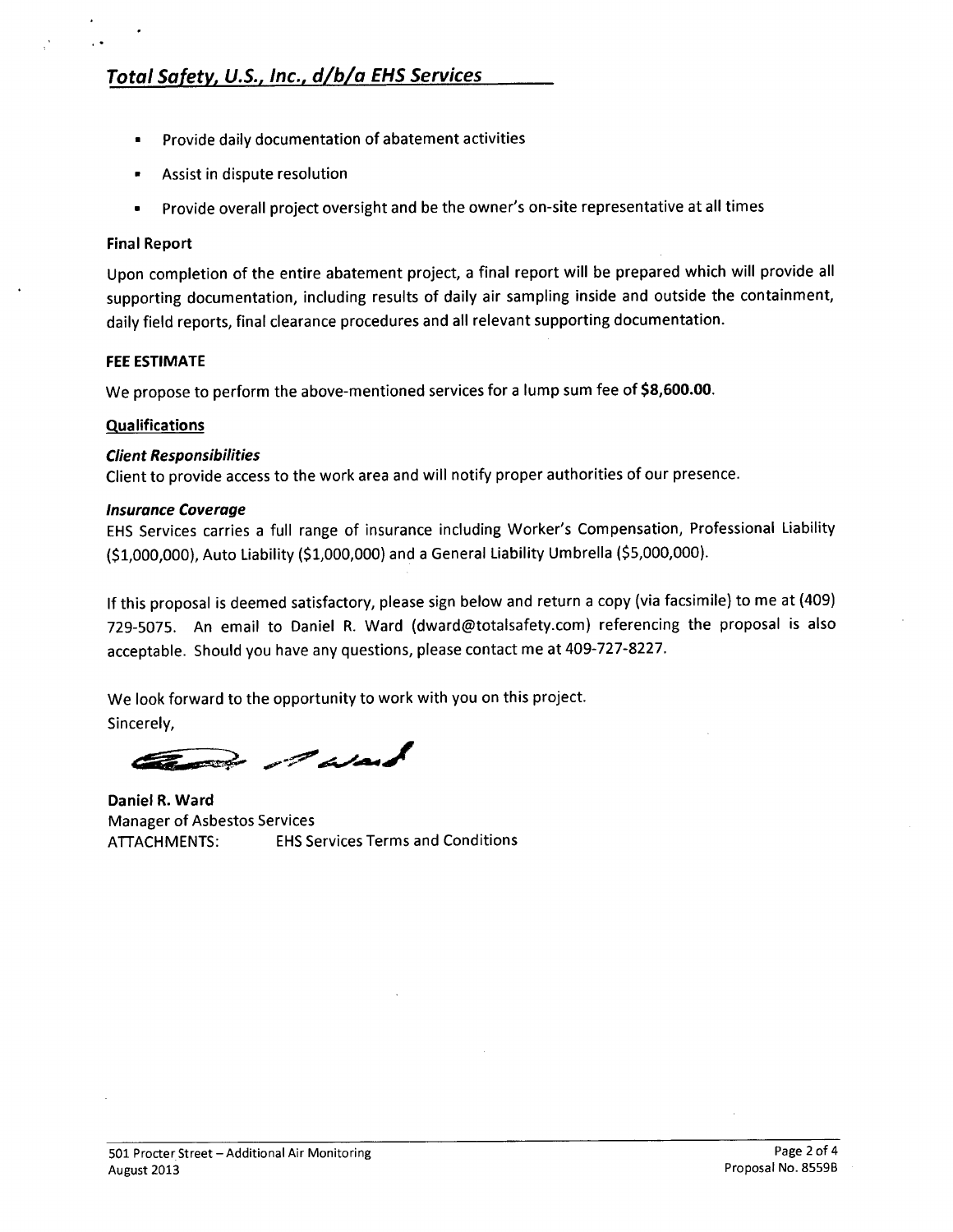#### TERMS AND CONDITIONS

#### WARRANTY AND LIMITATION OF LIABILITY

Total Safety U.S., Inc., d/b/a EHS Services, (EHS Services) warrants that work will be performed in accordance with sound practice and professional standards ordinarily exercised by members of the profession practicing at the same time in the same location, but makes no other warranty, whether statutory, expressed or implied. All other warranties are disclaimed, including, without limitation, the warranty of merchantability or fitness for a particular purpose. In the event of an error, omission or other professional negligence or any breach of the above warranty occurring within one (1) year from the substantial completion of the project, the sole and exclusive responsibility of EHS Services shall be to re-perform the deficient work at its own expense. The remedy set forth herein is the client's sole and exclusive remedy for any breach of warranty or failure by EHS Services to comply with the terms of this Agreement.

#### REPORTS

,.

Reports and recommendations made by EHS Services are only advisory in nature and are intended to assist the Customer in evaluating Customer's faciljty or operations. They are not intended to imply that no other defects or hazards exist or that all aspects and areas of the facility or operations are clear of hazards at the time of inspection. Final responsibility for the condition and operation of the facility lies with the Customer.

#### **INDEMNITY**

Each of EHS Services and Customer shall, to the extent permitted by law, indemnify, defend, and hold harmless the other from and against any and all claims, demands, complaints or actions of third parties (including employees of the parties or government agencies) arising from or relating to the Services (including personal injury, death, property damage or damage to the environment), to the extent caused or arising out of the negligence, willful misconduct, breach of these terms and conditions, or violation of law of or by the Indemnitor. Further, in the event the parties are jointly at fault or negligent, they agree to indemnify each other in proportion to their relative fault or negligence. The claims, demands, complaints, and actions covered hereunder include all settlements, losses, liabilities, judgments, court costs, reasonable attorney's fees, fines, penalties and other litigation costs and expenses arising from or related to such claims, demands, complaints or actions.

In no event shall either Party have any liability to the other Party for any lost profits, loss of use, costs of procurement of substitute goods or services, or for any indirect, special, incidental, punitive, or consequential damages, however caused, and whether in contract, tort, or under any other theory of liability.